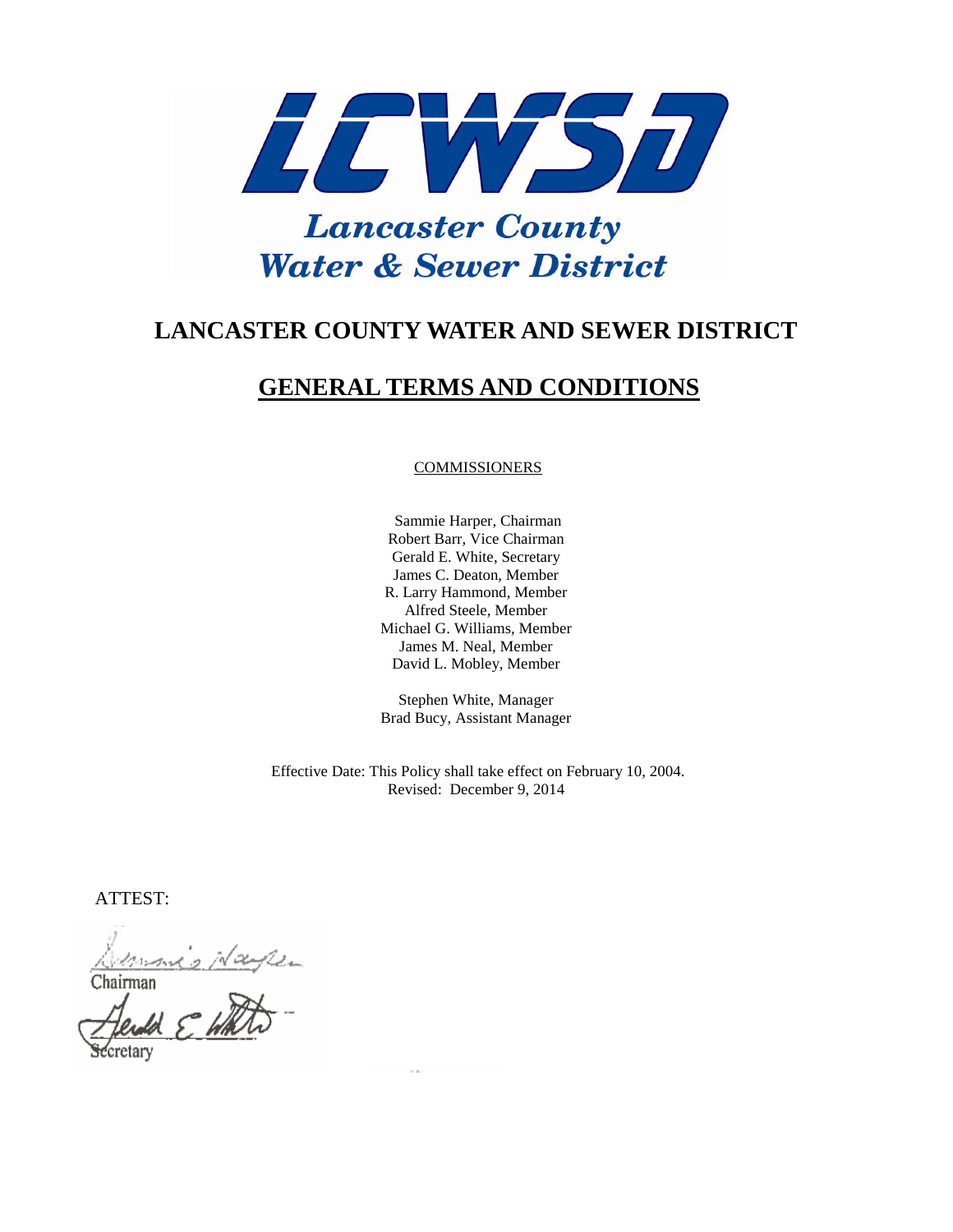# TABLE OF CONTENTS

| Section                                         | Page |
|-------------------------------------------------|------|
|                                                 |      |
|                                                 |      |
|                                                 |      |
|                                                 |      |
|                                                 |      |
|                                                 |      |
|                                                 |      |
|                                                 |      |
|                                                 |      |
|                                                 |      |
|                                                 |      |
|                                                 |      |
|                                                 |      |
|                                                 |      |
|                                                 |      |
|                                                 |      |
|                                                 |      |
|                                                 |      |
|                                                 |      |
|                                                 |      |
|                                                 |      |
|                                                 |      |
|                                                 |      |
|                                                 |      |
|                                                 |      |
|                                                 |      |
|                                                 |      |
|                                                 |      |
| Application for Water and/or Wastewater Service |      |
|                                                 |      |
| Application for Water and/or Wastewater Service |      |
| (Industrial/Commercial/Irrigation)(Sample)15    |      |
|                                                 |      |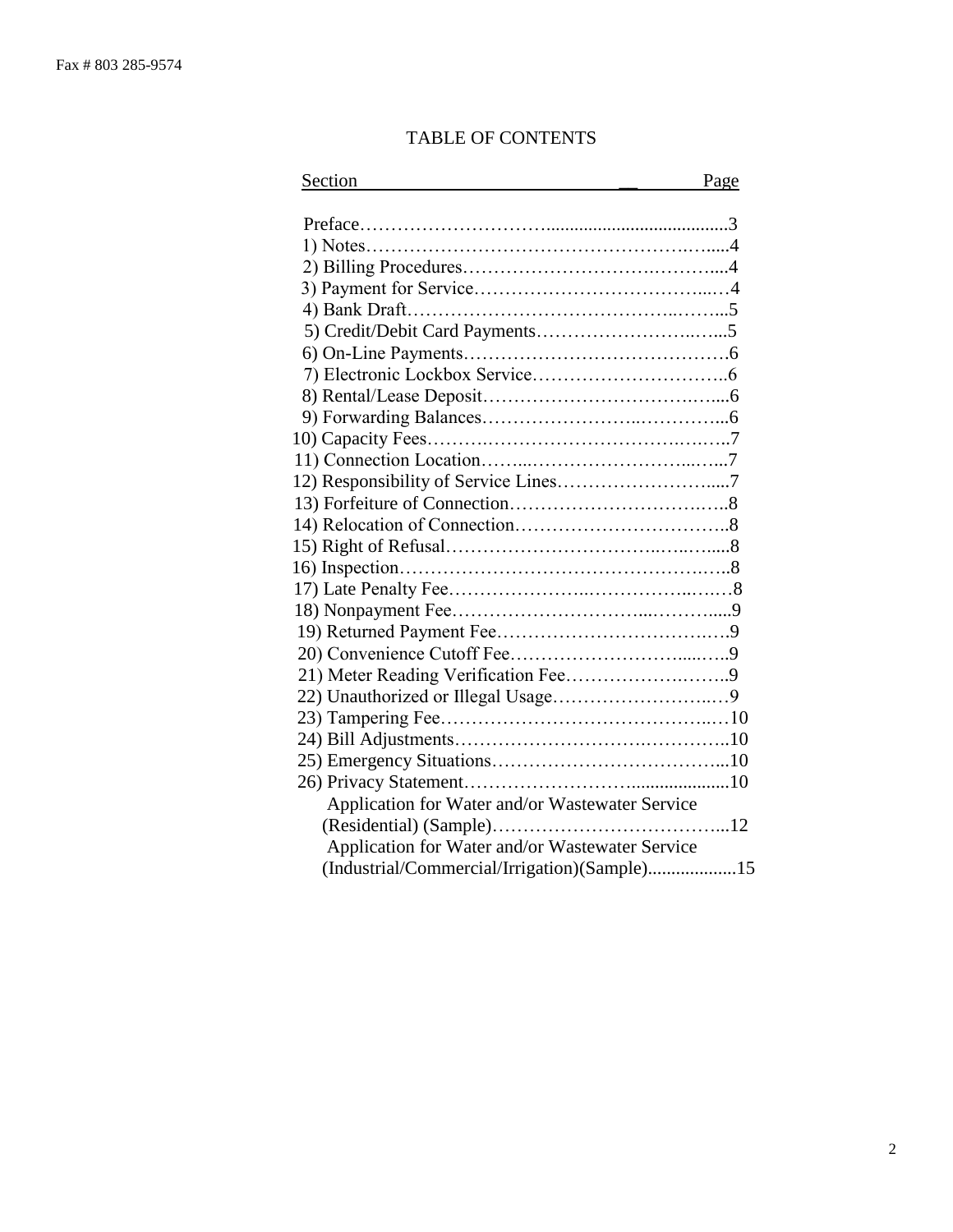## PREFACE

 The purpose of these General Terms and Conditions is to provide customers with the general terms and conditions of the Lancaster County Water & Sewer District (LCWSD) for utility service.

 Please note that although an effort was made to make this document complete and reflective of LCWSD requirements for customers who are or wish to be connected to the LCWSD's water and/or wastewater systems (systems), other regulations, terms and conditions may be applicable. An on-going effort will be made to periodically update these General Terms and Conditions. As a result, contact should be made with LCWSD management and personnel on a continued basis to ensure familiarity and compliance with the most current General Terms and Conditions.

 The terms and conditions described herein are applicable to all customers desiring connection to LCWSD's systems whether they are residential, commercial, and/or industrial. LCWSD owns and holds all water and wastewater infrastructure to the point of meter connection. The customer owns and holds all water and wastewater infrastructure from the point of connection to any building or improvements on the real property, as well as any plumbing located therein or thereon. LCWSD is responsible for its infrastructure, the quality of water delivered, backflow prevention, minimum pressure, infiltration / inflow and any other service related issues cause exclusively by its infrastructure and the operation thereof. Customer is responsible for its infrastructure, including, but not limited to, repair, replacement, maintenance, line breakages, backups and spills, and any impairment or deterioration of LCWSD's water quality caused by the customer or its infrastructure. All customers shall indemnify LCWSD for any and all losses and / or damages which may be incurred by LCWSD as a result of any problem, malfunction, repair, replacement, maintenance or operation of the customer's infrastructure installed after the point of connection.

 LCWSD reserves the right to revise without notice these General Terms and Conditions and other related policies for its current and future customers to follow in order to maintain the integrity of its utility system. LCWSD's General Terms and Conditions does not limit the customer's responsibility to adhere to any of LCWSD's other Policies and/or Procedures, such as, but not limited to, LCWSD's Oil & Grease Policy, LCWSD's Pre-Treatment Ordinance, or the Developer Policy. For more information about LCWSD, please visit our website at www.lcwasd.org.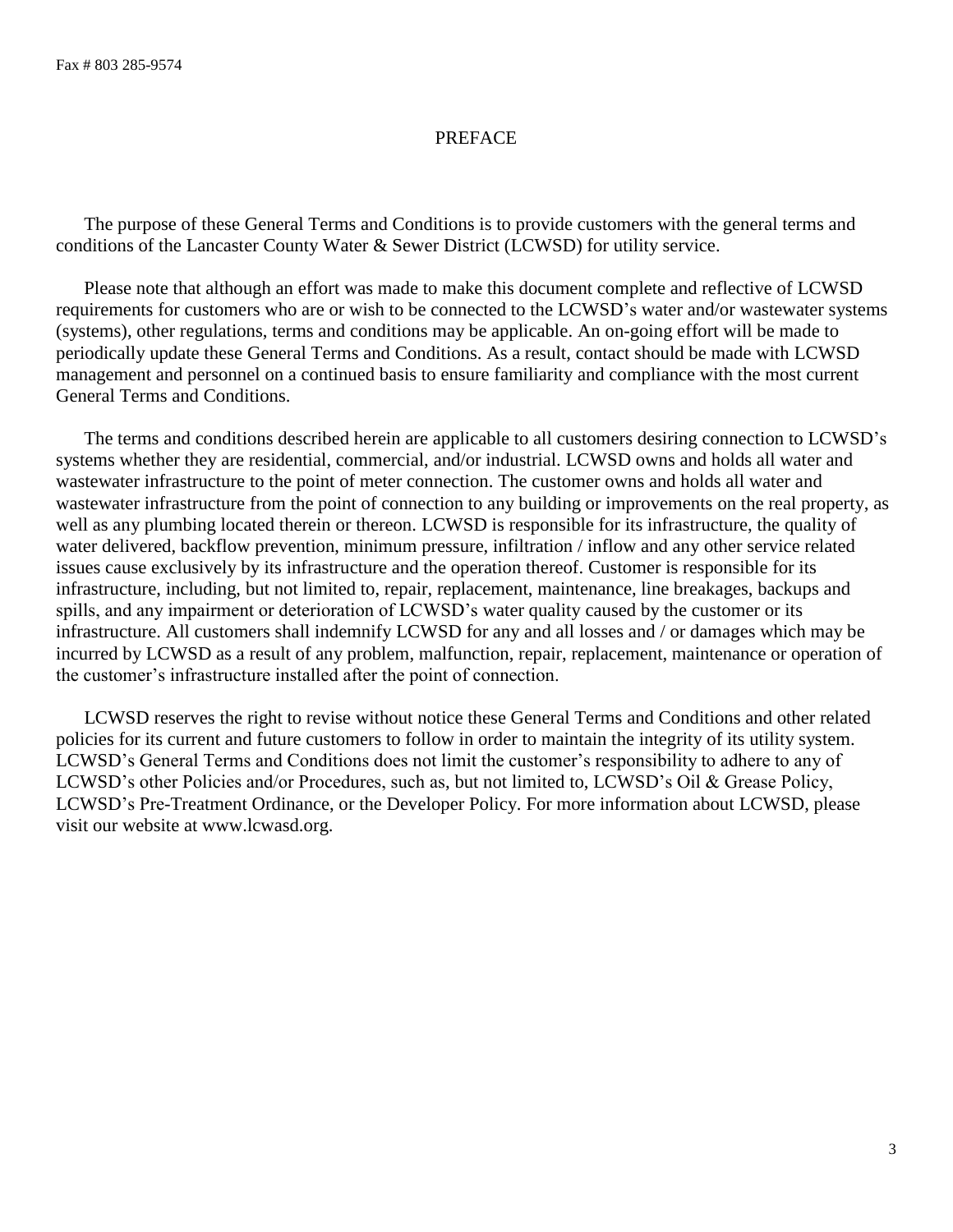## GENERAL TERMS AND CONDITIONS

#### (1) NOTES:

 LCWSD cannot offer or provide any person or organization free water or wastewater connections or service. Any customer wishing to connect into LCWSD's wastewater system shall be required to also be a LCWSD water customer. No customer may consume water for indoor use via a well system and be connected to LCWSD's wastewater system. Where access to LCWSD's wastewater system is unavailable, customers may receive water from LCWSD and are allowed to operate their own septic system with rules and regulations governed by SC DHEC; however, customers shall not receive wastewater service without also receiving water service. Any septic system is owned, operated, and maintained by the customer. In the event access to LCWSD's wastewater system is available, LCWSD has the right, at its own discretion, to impose mandatory hookup to its water and/or wastewater system.

### (2) BILLING PROCEDURES:

 Due to the volume of bills, it may be necessary for LCWSD to have multiple billing dates. The amount of water and/or wastewater usage reflected on the bills is calculated by the difference in readings from the last reading of the meter until the current reading. All customers with an irrigation system, especially ones with wastewater service, should have an irrigation connection to avoid higher wastewater charges. Wastewater usage is based on water consumption. Meters are read monthly under normal circumstances. Monthly bills may be estimated, because of inclement weather or other unforeseen circumstances that prevent meter readings. If this is necessary, the estimations will be calculated based on the twelve previous months' consumptions to determine consumption for the period meters are not actually read. Bills are mailed to the customer's mailing address with a return envelope for customer's use. Other ways to pay include on-line at LCWSD's website [www.lcwasd.org,](http://www.lcwasd.org/) use of a credit/debit card over the telephone or in person, bank draft, night deposit drop box after hours located next to the drive-thru window at LCWSD's office, coming into LCWSD's office during normal business hours or using the drive-thru window at LCWSD's office. It is the customer's responsibility to notify LCWSD of a change in address or any change in bank account information. LCWSD will not be responsible for mail service delivery and monthly charges are still the responsibility of the customer even if the customer does not receive a bill by mail.

## (3) PAYMENT FOR SERVICE:

 LCWSD will not accept partial payments unless pre-approved by LCWSD management. If customers choose to use a third party collection and payment service to submit payment of their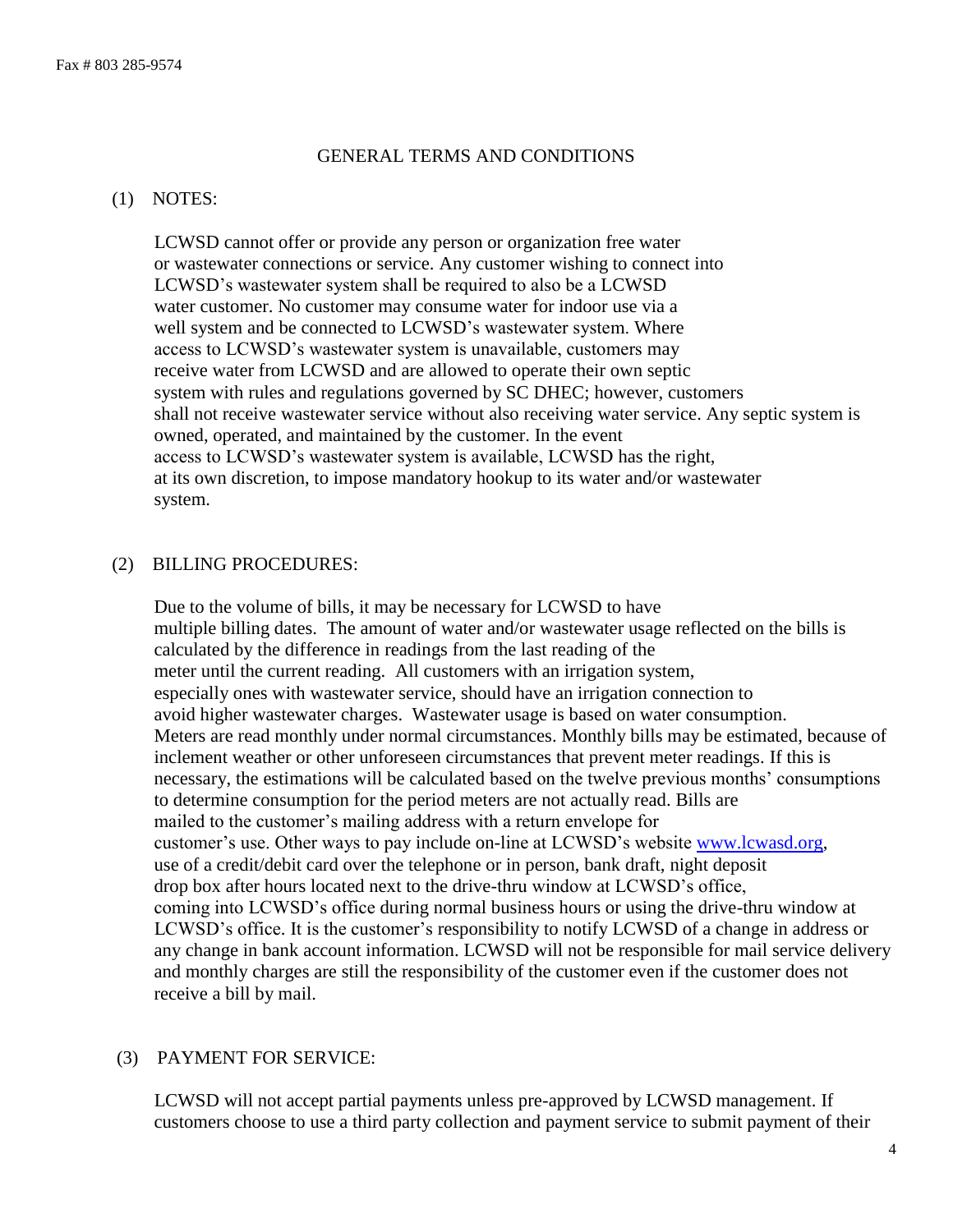bills to LCWSD, they do so at their own risk. It is the customer's responsibility to ensure all payments are made as noted on the customer's bill. Failure by the customer to pay water and/or wastewater charges duly imposed shall result in the automatic imposition of any or all of the following penalties:

- A. If payment is not received by the due date indicated on the bill, a penalty (late fee) in an amount then in effect will be added to the bill.
- B. Nonpayment by the due date as indicated on the bill will result in a late notice reminder being mailed to the customer and the service being disconnected at a later date without any prior notice.
- C. LCWSD reserves the right to refuse and return payment for less than the full amount billed. If the previous month's bill has not been paid prior to present bill due date, payment in full for both bills will be required.
- D. Nonpayment by the due date as indicated on the bill will allow LCWSD to disconnect service, remove the meter and cause forfeiture of the initial connection and/or capacity fee, with any later reconnection requiring the customer to pay another connection and/or capacity fee then in effect plus any unpaid bills along with non-payment and late fees also being paid prior to reconnection or cut-on of service within LCWSD's system. Should the customer have a deposit with LCWSD, the deposit will be used to cover amount owed to LCWSD with any remaining unpaid amount still the responsibility of the customer. Deposit overages will be reimbursed by check mailed to the address provided by the customer.

## (4) BANK DRAFT:

If a customer is interested in having their monthly bill drafted from the customer's checking or savings account**,** the bank draft authorization section on the back of the customer's bill must be filled out and returned to LCWSD. It contains information essential to LCWSD being able to draft the customer's bank account, including name, bank account number, bank number and account number with the LCWSD. Also, a signed and voided blank check must be included. It may take at least one bill before the account will be drafted. Bank drafts are processed within approx. one (1) week into the billing cycle. Return payments are handled according to the Returned Payment Fee outlined herein. Should a customer have two bills unable to be processed by the bank, the customer is notified and deleted from bank draft billing. Bank draft does not excuse the customer's responsibility to pay their bill.

## (5) CREDIT/DEBIT CARD PAYMENTS:

LCWSD can accept debit/credit card (Discover, American Express, Visa, or MasterCard only) payments either over the telephone, by going to LCWSD's website, or in the LCWSD office during normal business hours. A convenience/administrative fee then in effect will be charged each time a customer makes payment over the telephone.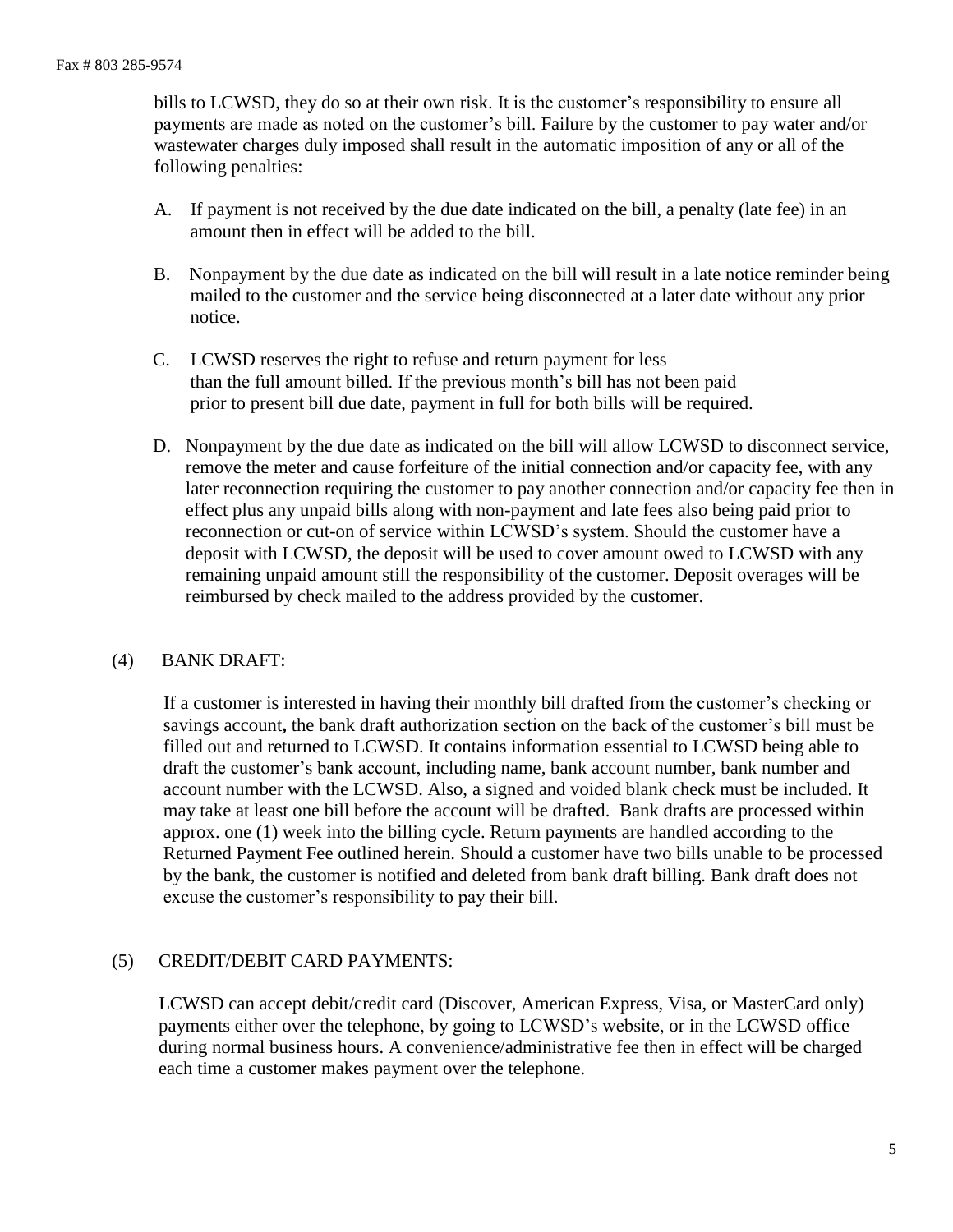## (6) ON-LINE PAYMENTS:

 Customers may submit on-line payments by going to LCWSD's website, [www.lcwasd.org.](http://www.lcwasd.org/) Discover, American Express, Visa, or MasterCard are the only cards accepted. A payment and usage history are also available for your account. Each customer must assign a password to their account. For on-line usage after the Non-Payment Fee (see Section 18 below) has been added to the customer's account, the customer is advised to contact the LCWSD office during normal business hours to receive the correct amount due. Please allow until at least the next business day for payment processing.

## (7) ELECTRONIC LOCKBOX SERVICE:

 Electronic Lockbox Service is a means of payment to LCWSD in which a customer can make electronic payments through their bank which is received electronically by a third party provider where the payment is transferred daily to LCWSD electronically. If a customer elects to use this service after the Non-Payment Fee (see Section 18 below) has been added to the customer's account, the customer is advised to contact the LCWSD office during normal business hours to receive the correct amount due. Please allow until at least the next business day for payment processing. Return payments are handled according to the Returned Payment Fee outlined herein.

#### (8) RENTAL / LEASE DEPOSIT:

 All customers who do not own title to the property being served are required to pay a deposit in the amount then in effect prior to service being turned on. At the time the customer elects to terminate service with LCWSD, if no past-due payments, fees or other charges are owed to LCWSD, a refund of the deposit will be made without interest to the individual whose name is on the deposit receipt issued by LCWSD at the time the deposit is accepted. If final payment of all monthly charges, fees or other charges is not made in full, the total amount owed will be deducted from the deposit and the remainder of the deposit, if any, will be refunded. If final payment of all monthly charges, fees or other charges exceed the deposit amount, the customer will be responsible for the excess amount. If the customer does not pay the amount exceeding the deposit, LCWSD will not provide service to the customer until the full unpaid balance is paid.

#### (9) FORWARDING BALANCES:

Should a customer have an unpaid balance due to LCWSD from a previous location, this amount must be paid in full before service will be established at any new location or this forwarding balance will be added to the customer's present account. Should a customer have an unpaid balance on a final bill, this unpaid balance must be paid in full prior to establishing a new account for the customer. In the event a new account is mistakenly opened for the customer without payment in full of the prior balance, LCWSD has the right to add the unpaid balance to the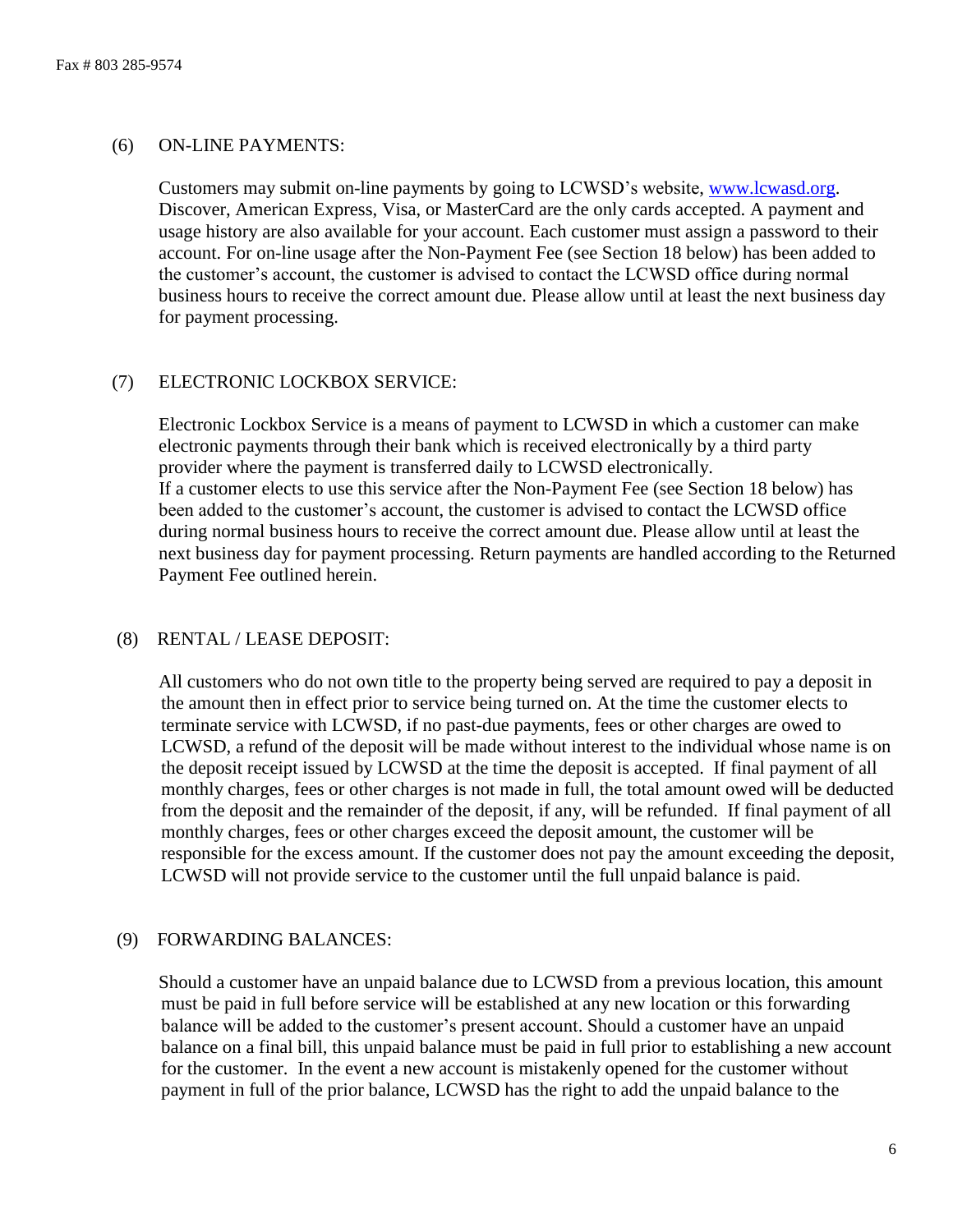customer's new account and demand payment thereof. LCWSD reserves the right to disconnect the customer's service for unpaid forwarding balances, including any fees.

### (10) CAPACITY FEES:

 An Application for Water and/or Wastewater Service must be signed and a designated capacity fee must be paid in full by each customer for water and/or wastewater service prior to being connected to LCWSD's system. For connections installed by LCWSD, there is a capacity fee which includes the connection fee cost. This capacity fee charge is to recover a portion of the cost to provide capacity that the connection is capable of providing to the customer. The capacity fee includes a fee to recover the associated cost of the capacity required in the treatment facilities, transmission mains, and wastewater outfalls and other related water and/or wastewater infrastructure. The amount of the connection fee for connections installed by LCWSD on the existing water and/or sewer system is based on the average actual cost incurred by LCWSD to install similar size service connections during the previous fiscal year. It is the customer's responsibility at the time of connection to notify and provide evidence to LCWSD personnel when the premise to be served is to be rental property, leased property, or owner occupied use. When the connection is not installed by LCWSD, such as new development, there is still a capacity fee, but the terms and provisions for the imposition of such fees are governed by LCWSD's Developer Policy.

## (11) CONNECTION LOCATION:

LCWSD has the exclusive and sole right to determine the location of any water and/or wastewater service line connection to its distribution and/or collection system. The water and/or wastewater connection shall be provided at the edge of highway right-of-way or easement area (if applicable). LCWSD will make a reasonable effort to locate connections as close to the customer's desired location as possible. The customer will be given a blue water and/or green wastewater flag at the time connection is purchased, which must be placed by the customer in the desired location at the property line nearest to LCWSD's water and/or wastewater facilities. LCWSD will not install any connections unless there is a blue and/or green flag for each connection purchased.

## (12) RESPONSIBILITY OF SERVICE LINES:

 LCWSD owns and holds all water and wastewater infrastructure to the point of meter connection. The customer owns and holds all water and wastewater infrastructure from the point of connection to any building or improvements on the real property, as well as any plumbing located therein or thereon. LCWSD is responsible for its infrastructure, the quality of water delivered, backflow prevention, minimum pressure, infiltration / inflow and any other service related issues cause exclusively by its infrastructure and the operation thereof. Customer is responsible for its infrastructure, including, but not limited to, repair, replacement, maintenance, line breakages, backups and spills, regulating desired pressure, and any impairment or deterioration of LCWSD's water quality caused by the customer or its infrastructure. All customers shall indemnify LCWSD for any and all losses and / or damages which may be incurred by LCWSD as a result of any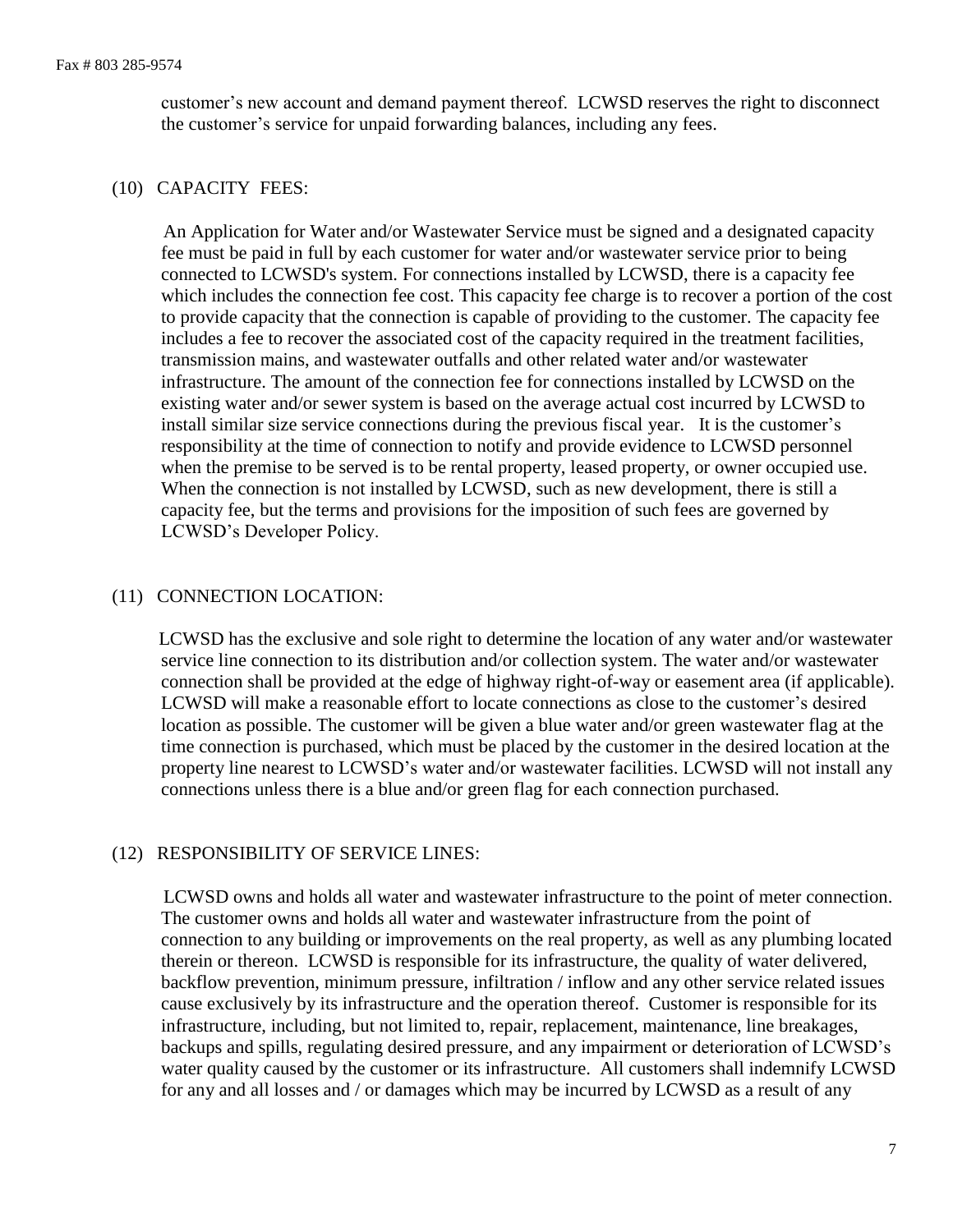problem, malfunction, repair, replacement, maintenance or operation of the customer's infrastructure installed after the point of connection.

# (13) FORFEITURE OF CONNECTION:

 In the event a customer pays for a water and/or wastewater connection and does not use the connection within 90 days from installation, the customer may be responsible for the payment of a minimum monthly charge. If the customer does not pay the necessary minimum monthly charge for a period of sixty days (60) days the customer may be deemed to have forfeited the water and/or sewer connection. Once the connection has been forfeited**,** it cannot be used unless another connection fee is paid in the amount then in effect. LCWSD shall be under no obligation to refund any fees or charges whatsoever previously paid on any forfeited connection. Vacant rental property is excluded from the minimum monthly charge provided the connection is not being used. All customers purchasing connections for rental property must inform LCWSD at the time of connection purchase.

## (14) RELOCATION OF CONNECTION:

In the event a customer requests a relocation of a connection, LCWSD will determine if the connection can be relocated on the property as requested. If LCWSD approves the relocation request, a relocation fee must be paid prior to the relocation.

# (15) RIGHT OF REFUSAL:

 LCWSD reserves the right to refuse water and/or wastewater service to the customer and refund his/her capacity fee, if any, in the sole discretion of LCWSD, service to the customer is not adjacent to LCWSD's systems or if, in the opinion of the customer, the customer cost of the line extension was too expensive.

#### (16) INSPECTION:

LCWSD has the right to inspect customers' wastewater service line and related appliances. Such inspection or failure to inspect shall not be regarded as an assurance against defects in installation, piping, or appliances and shall not render LCWSD liable or responsible for any loss or damage resulting from defects in installation, piping, or appliances or from violation of any official codes as may be applicable or from accidents or occurrences which may occur on the customer's premises. LCWSD shall charge the inspection fee in effect at the time of connection to LCWSD's wastewater system.

## (17) LATE PAYMENT PENALTY:

 If full payment is not received by LCWSD on or before the date indicated on the bill, a penalty in an amount then in effect will be added to the bill.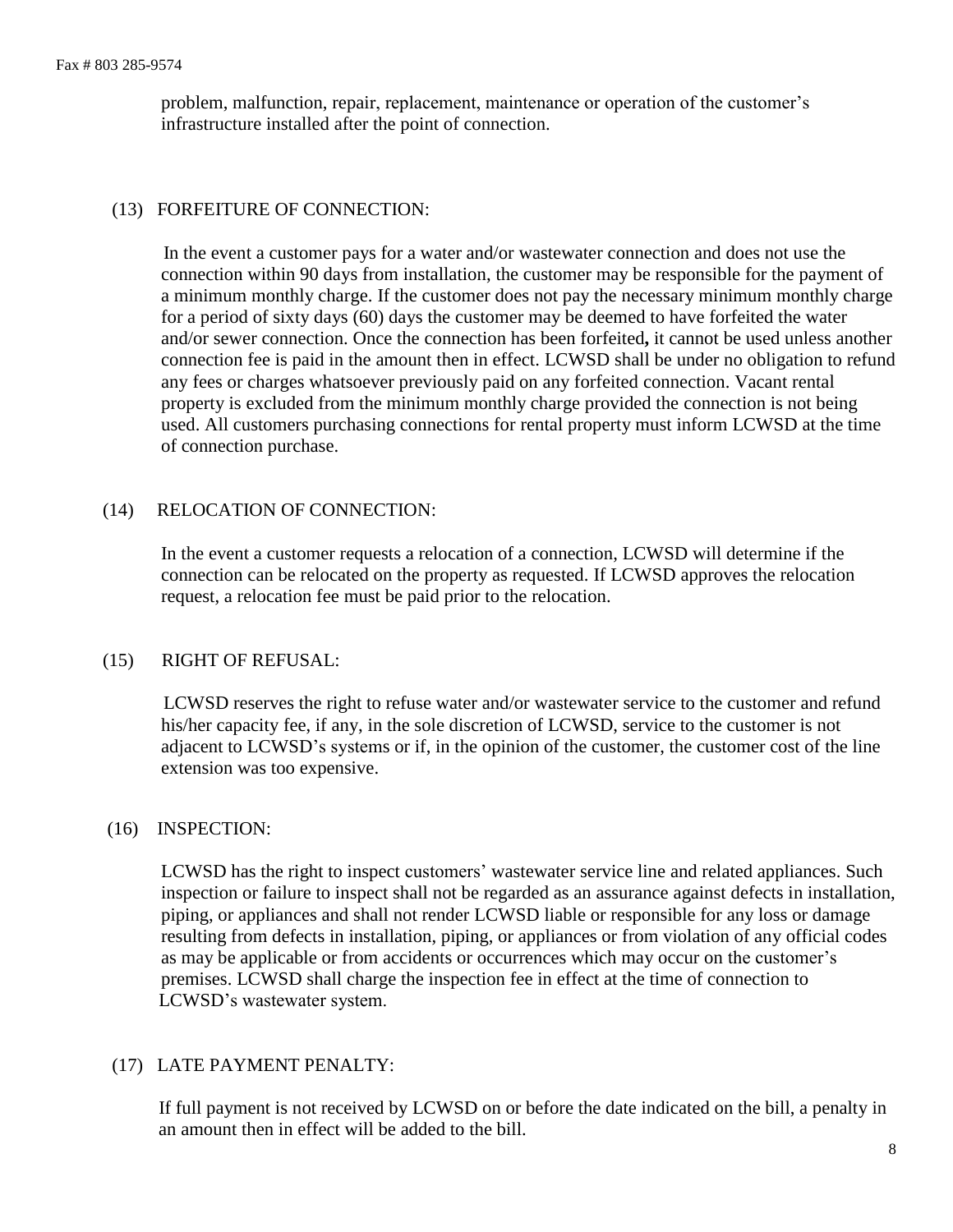### (18) NONPAYMENT FEE:

 Should the customer's service become delinquent or disconnected because of nonpayment, a nonpayment fee then in effect will be added to the balance of the customer's account. The past due amount including non-payment fee must be paid in full prior to reconnection of service. Reconnections will be made on the same day provided the account is paid in full, including any fees and is received prior to 4:00 p.m. If the account is paid in full including any additional fees and is received any other day than the day of disconnect after 4:00 pm, it will be the next business day before reconnection of service is made.

#### (19) RETURNED PAYMENT FEE:

 A returned payment fee then in effect will be charged each time a payment is returned. Returned payments include those made by checks, credit cards, ACH or other online payments. Should a payment be returned, notification will be sent indicating the date payment is to be made by and amount owed. Failure to make payment as indicated on the notice will result in the returned payment being turned over to the County Magistrate Court and the service being disconnected. The total outstanding account balance (including the returned payment fee and the non-payment fee) must be paid in full prior to reconnection of service.

#### (20) CONVENIENCE CUTOFF FEE:

 Upon request by customer, LCWSD will cut off water service to the premises for the fee in effect at the time of the request. This fee will be added to the customer's next bill. This cut off service is normally offered when the customer either does not know where their cut off device is located, the customer does not have such a device, or inclement weather such as snow prevents the customer from being able to locate their water meter any/or devices. The application for service requires customers to provide their own cut-off valve on the customer's side of the meter for their use.

#### (21) METER READING VERIFICATION FEE:

 Upon request by customer, LCWSD will check the operation of the customer's water meter, check the reading of the meter, and/or calibrate the meter for the fee amount then in effect at the time. This fee will be added to the customer's next bill. A fee will not be charged if LCWSD determines that there has been a failure of equipment or error on LCWSD's part.

#### (22) UNAUTHORIZED OR ILLEGAL USAGE: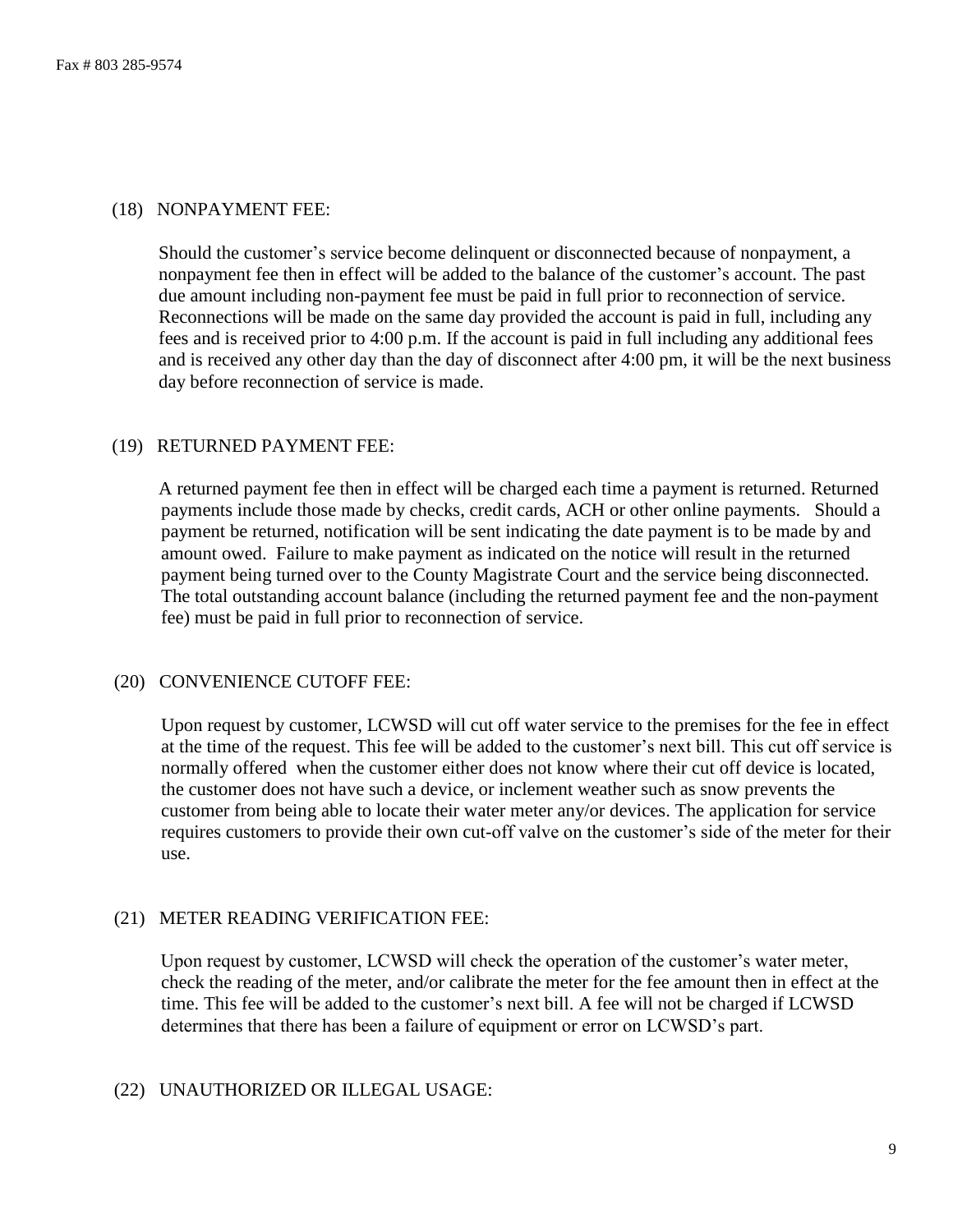Unauthorized water and/or wastewater usage is a violation of LCWSD's policies, rules, and regulations and is subject to LCWSD's unauthorized usage fees then in effect. It may also be violation of S.C. Code Ann. § 5-31-1110 (1976) and therefore subject the unauthorized user to civil or criminal penalties.

- 1) When an illegal connection is found, the device used on the illegal connection will be confiscated and information will be posted stating that this is an illegal connection and to claim equipment, please come by the LCWSD office or call (803) 285-6919. The responsible person is the person whose name the account is in at the time of damage. If the responsible person is at the scene, LCWSD personnel will advise him of the policy, obtain needed information, and request it be disconnected. Failure to comply with the request may result in LCWSD personnel calling law enforcement to resolve the violation or arrest the offender.
- 2) A bill will be calculated for the water used, based on the currently approved unauthorized usage fee (\$5.00/1000 gallons). Where water is returned into LCWSD's wastewater system, the gallons used will also be calculated for sewer charges at the highest volume charge per 1,000 gallons then in effect.

# (23) TAMPERING FEE:

 Should an LCWSD-owned water meter, cutoff device, or any other LCWSD owned property be tampered with, the meter yoke will be either locked or the meter will be removed by LCWSD personnel and a tampering fee then in effect will be added to the balance of the customer's account. The total account balance including the tampering fee must be paid in full prior to reconnection of service. See Section 19 above for Non-Payment Fee and reconnection time table. All tampering with LCWSD-owned water meters, cutoff devices, or any other LCWSD owned property will be subject to Section 23 herein. Nothing herein is intended to limit any other remedies for meter tampering which may be imposed under applicable law, including S.C. Code Ann. § 16-13-385 (1976).

# (24) BILL ADJUSTMENTS:

 LCWSD will adjust the customer's bill with proof of a leak being repaired a maximum of two (2) times during a twelve (12) month period. Proof of a leak being repaired shall mean a receipt from a plumber or a receipt from a plumbing store where the materials were purchased to repair a leak. Bills are not eligible for adjustment until any and all leaks are repaired.

# (25) EMERGENCY SITUATIONS:

 In the event of a water shortage LCWSD shall determine the allocation of water and/or wastewater service to its customers. In the event of a drought situation, LCWSD will implement the requirements set forth in its Drought Response Plan as well as any other applicable consumption restrictions to protect the availability of water for its customers.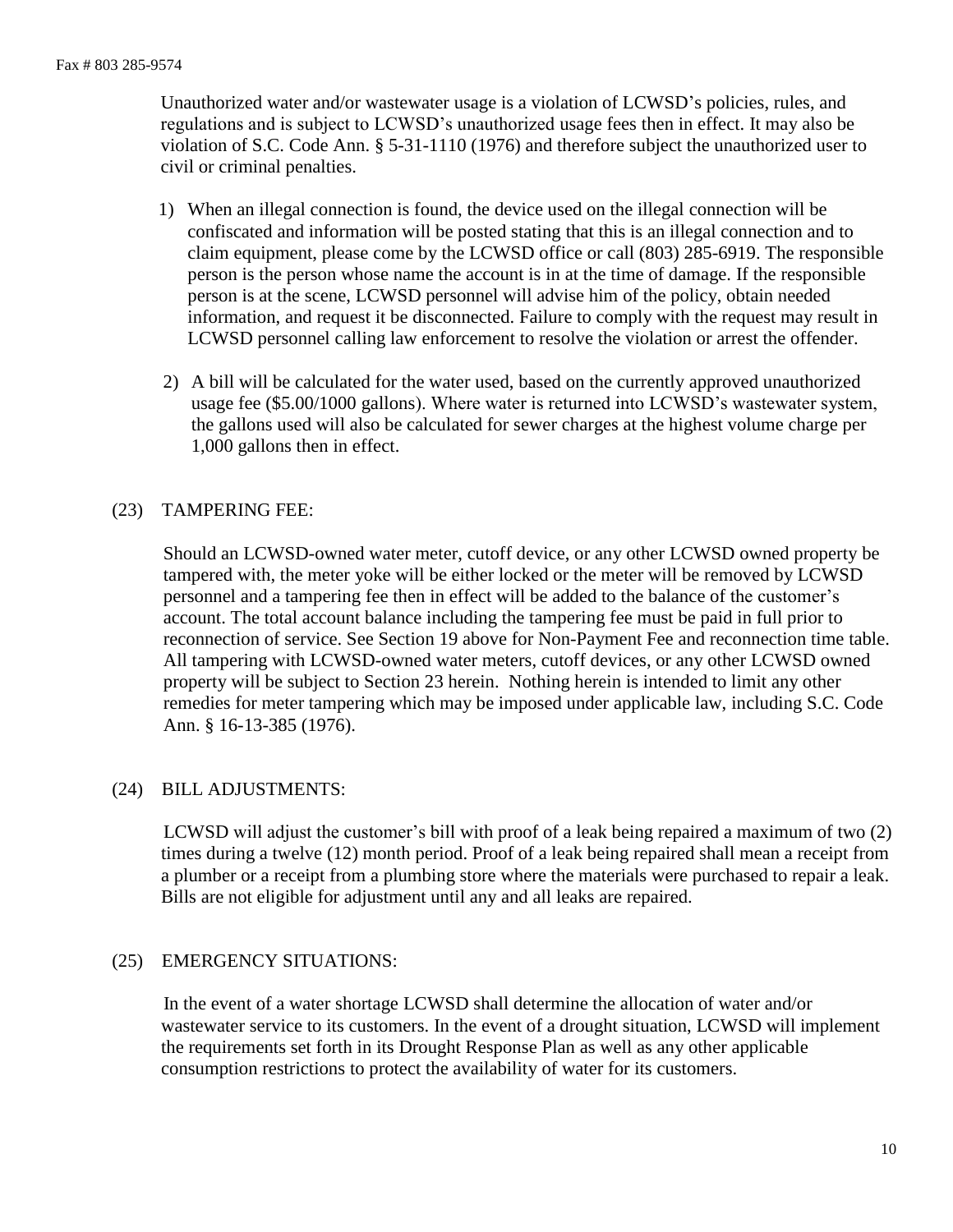## (26) PRIVACY STATEMENT:

This privacy statement sets forth our current privacy practices with regard to the information we collect when you apply for and receive water and wastewater service. LCWSD adheres to its Identity Theft Prevention Program. For customer protection, when applying for service with LCWSD, some personal information is required to be disclosed such as name, billing address and service address, telephone number, social security number, drivers license number, and other relevant information. When paying your bill with a credit/debit card, LCWSD requires your card number and information in order to process payment. When paying your bill with bank draft, LCWSD needs your bank account information in order to process payment. All requests for payment history will be given only by coming into LCWSD's office with proper identification or a copy can be mailed to the appropriate mailing address.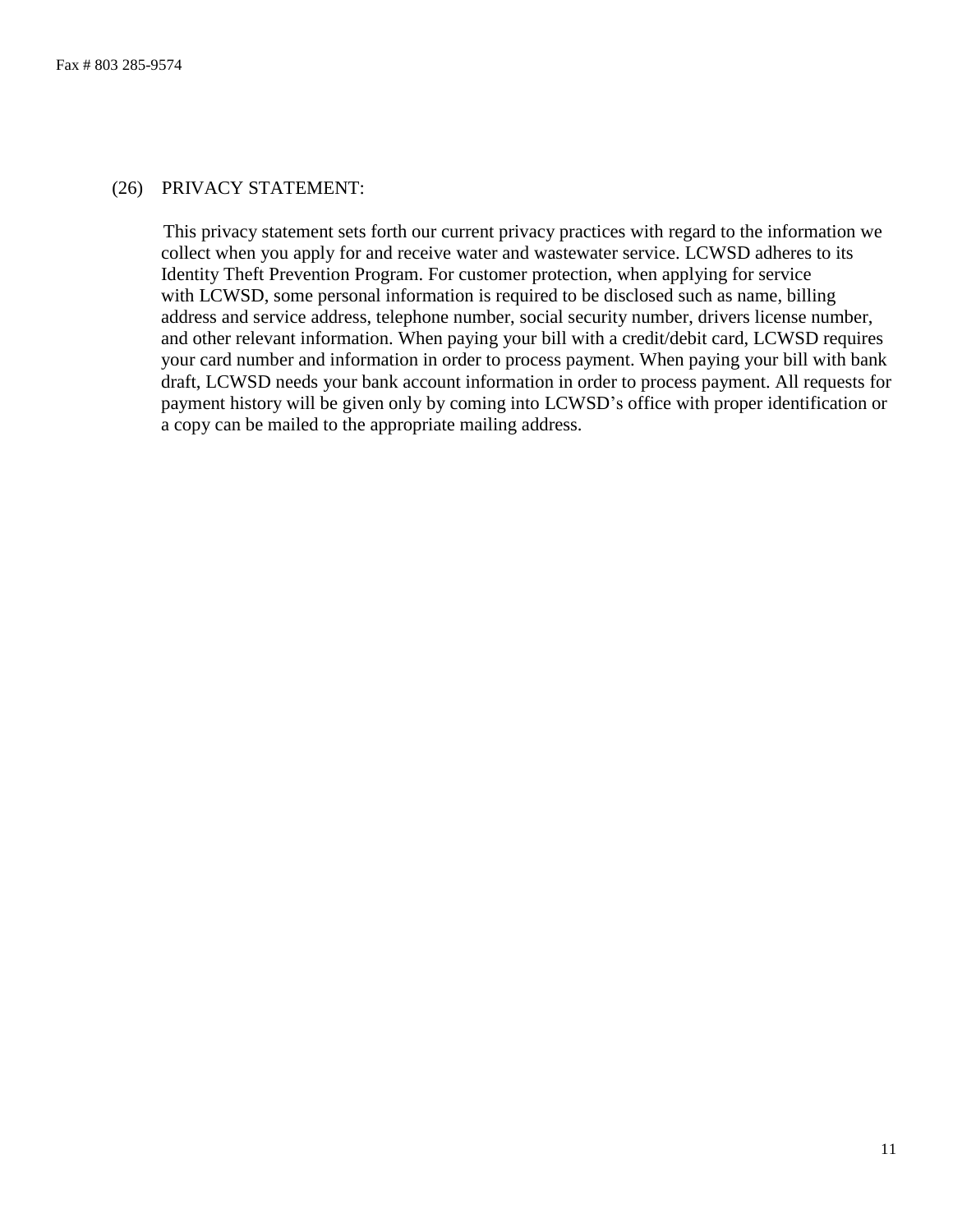#### **EMAIL to info@lcwasd.org or FAX to (803) 285-9574** Revised 9/20

#### **LANCASTER COUNTY WATER & SEWER DISTRICT Lancaster, SC Hereinafter referred to as the "Utility"**

#### **PLEASE EMAIL, FAX OR MAIL IN ALL OF THE APPLICATION PAGES Failure to do so may delay processing of the application.**

#### **APPLICATION FOR WATER AND/OR WASTEWATER SERVICE Residential**

**APPLICANT**

|                                                                                               | Property Owner <b>OR</b> Rent/Lease |
|-----------------------------------------------------------------------------------------------|-------------------------------------|
| Driver's License No.                                                                          |                                     |
|                                                                                               |                                     |
|                                                                                               |                                     |
|                                                                                               |                                     |
|                                                                                               |                                     |
|                                                                                               |                                     |
| CO-APPLICANT: (AUTHORIZED TO RECEIVE ACCOUNT INFORMATION & RECORDS ONLY)                      |                                     |
|                                                                                               |                                     |
|                                                                                               |                                     |
|                                                                                               |                                     |
|                                                                                               |                                     |
| Type of Service: $\Box$ Water $\Box$ Wastewater $\Box$ Water and Wastewater $\Box$ Irrigation |                                     |

#### **CONTRACT**

Pursuant to 5 U.S.C.  $552a(e)(3)$ , as a part of the application for either water or wastewater service with Utility, you are required to provide your social security number. It is not mandatory that you provide this information, however it is useful for account verification purposes. When you call to speak with someone regarding your account, you will be asked to provide the last four digits of your social security number to confirm you are the account holder. Should you refuse to provide this information, Utility may not be able to process your application for water or wastewater service.

The undersigned (hereinafter referred to as "Applicant") hereby makes application for water and/or wastewater service at the above Service Address ("Premises") and agrees to pay for said services at the applicable rate, based on water consumption as measured by the Utility's water meter. The Co-Applicant as indicated above is another designated person the Applicant may choose to appoint on the application for receiving account information and any records of the account in the absence of the Applicant.

The Applicant acknowledges that Utility has a perpetual easement in, over, under, upon, and across the above described land, and with such easement the right to erect, install, lay, use, inspect, operate, construct, reconstruct, maintain, and repair any service lines, and to perform any such other activities as may be necessary in connection with furnishing water and/or wastewater

service to the Applicant, and to have free access to the premises of the Applicant for the purpose of installing, inspecting, reading, repairing and/or removing property, including water and/or wastewater infrastructure, of the Utility. Applicant further understands that the Utility shall have all of the rights set forth above even if Applicant's water and/or wastewater service has been disconnected at the time the employee, agent, or assignee of Utility accesses Applicant's property. Should Utility require of Applicant a recordable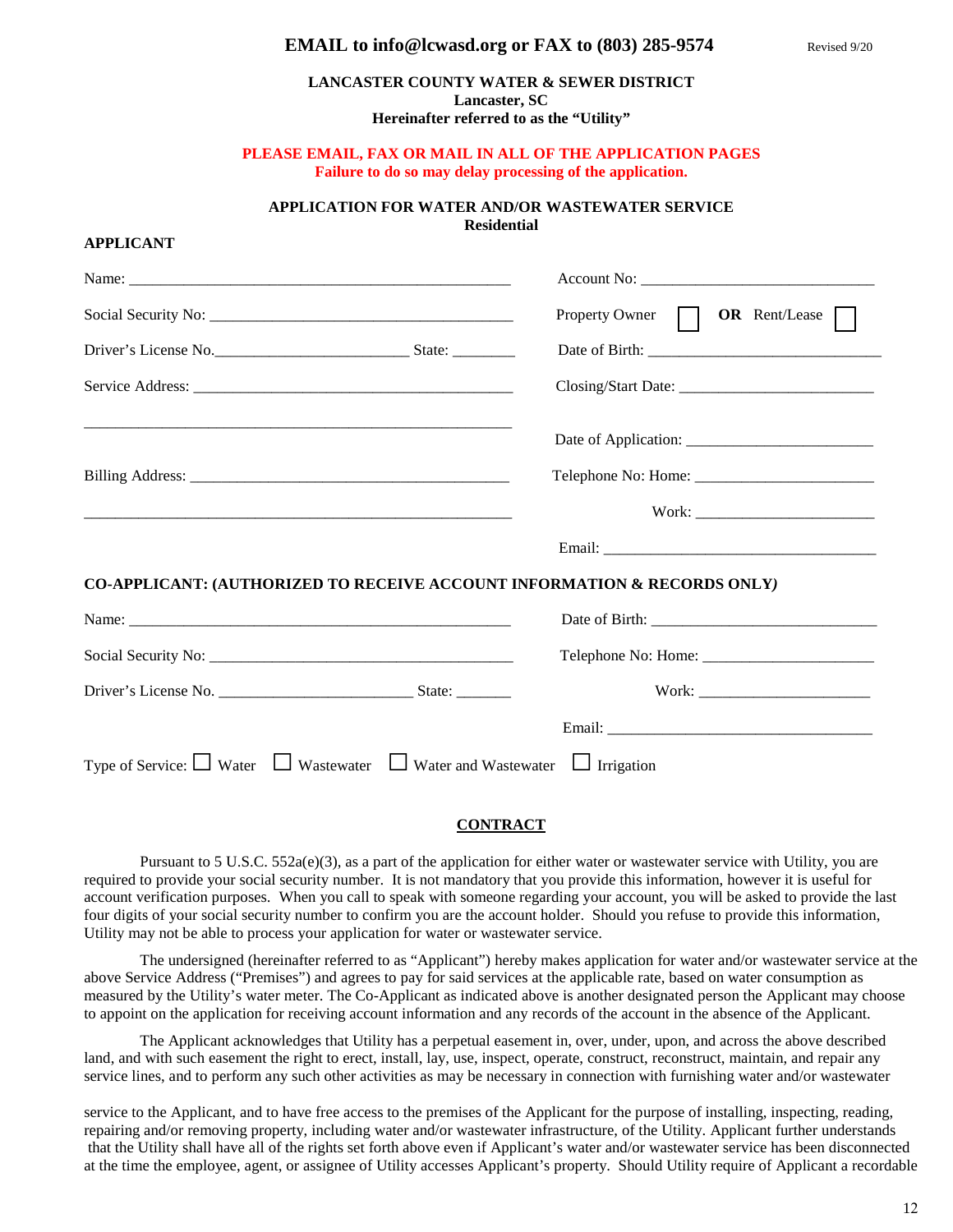easement, Applicant promises to execute such an instrument upon presentation thereof by Utility, failing which execution Applicant understands Utility may terminate or discontinue utility service to Applicant's property.

The Applicant agrees that all meters, pipes, regulators, and any kind of water and/or wastewater infrastructure placed on the Premises by the Utility shall not constitute a part of or an accession to the real estate but shall remain personal property, title to which shall remain in the Utility. Applicant further agrees to keep in repair all appliances and piping on said Premises related to the furnishing of water and/or wastewater service to the Premises (other than meters maintained by the Utility) and to report immediately to the Utility any leaks discovered with respect thereto.

The Utility shall have the right and privilege to connect the service lines of any other applicant to the service lines serving the Applicant which are located on the Premises and to thereby extend water and/or wastewater service to the adjoining or nearby property so long as such extension does not adversely affect service which Utility renders to the Applicant.

The Utility shall have the right, but not the obligation, to inspect any water and/or wastewater system installation, either before the Utility commences water and/or wastewater service to the Premises, or at any such later time as the Utility may deem necessary or appropriate. The Utility further reserves the right to reject any piping or appliances related to the furnishing of water and/or wastewater service which are not in accordance with any official code, or with the Utility's standards; provided, however, that any inspection or failure to inspect by the Utility shall not be regarded as an indemnity against defects in installation, piping, or appliances and shall not render the Utility liable or responsible for any loss or damage resulting from defects in installation, piping or appliances, or from any violation of any applicable federal, state, or local code(s) or from accidents or occurrences which might occur upon the Premises.

If the Applicant is not the owner of the Premises when purchasing a new connection, the Applicant must obtain written consent from the owner of the Premises with respect to the furnishing of water and/or wastewater service thereto by Utility. Applicant must also sign this Contract, thereby assuming responsibility hereunder to the Utility.

The Applicant shall not connect or attempt to connect any dwelling or residence to the Utility's water and/or wastewater system, other than the dwelling or residence to be served by Utility pursuant to this Contract.

The Utility shall have the exclusive right to determine the location of any service lines connected to the Utility's distribution and/or collection system and to determine the allocation of water to the Applicant in the event of a water shortage. Utility may, in the sole discretion of Utility, shut off water and/or wastewater service to Applicant if Applicant knowingly allows a connection or extension to be made to his/her service lines for the purpose of supplying water and/or wastewater to another person or entity.

The Utility shall have the right to determine meter and/or service line locations on the Premises. In most instances, meters and/or lines shall be located adjacent to the Applicant's property line at the location nearest to the Utility's main.

The Applicant hereby agrees that: (1) if any bill for water and/or wastewater services performed under this or any like Contract shall remain unpaid for thirty (30) days after such bill has been rendered; or (2) if the Applicant shall tamper with, molest or otherwise interfere with any meters, lines, or other equipment of Utility; or (3) the Applicant shall otherwise be in breach of this Contract or any of the "General Terms and Conditions" of the Utility which are now in effect or which may be promulgated at some later time, then the Utility, at its option, shall have the right to terminate this Contract and any like contracts providing for the service of water and/or wastewater to Applicant. Applicant agrees that Utility shall impose a non-payment fee on Applicant in the sum required by the regulations of the Utility in effect at that time and service may be terminated any time after non-payment fee is assessed.

It is hereby understood and agreed by and between the Utility and the Applicant that the Utility is under no obligation to extend a service line to the Premises unless the Applicant has installed water consuming and/or wastewater discharging plumbing facilities on the Premises which are equipped for immediate connection to the Utility's system, or unless the Applicant has furnished the Utility with satisfactory evidence that s/he has made satisfactory arrangements to have such facilities installed prior to the time that the service lines are extended to the Premises.

The Utility reserves the right to refuse water and/or wastewater service to the Applicant and to refund his/her deposit, if any, if, in the sole discretion of the Utility, service to the Applicant is uneconomical or if the Applicant is not located on or adjacent to the Utility's system.

Initials: \_\_\_\_\_\_\_\_\_\_\_\_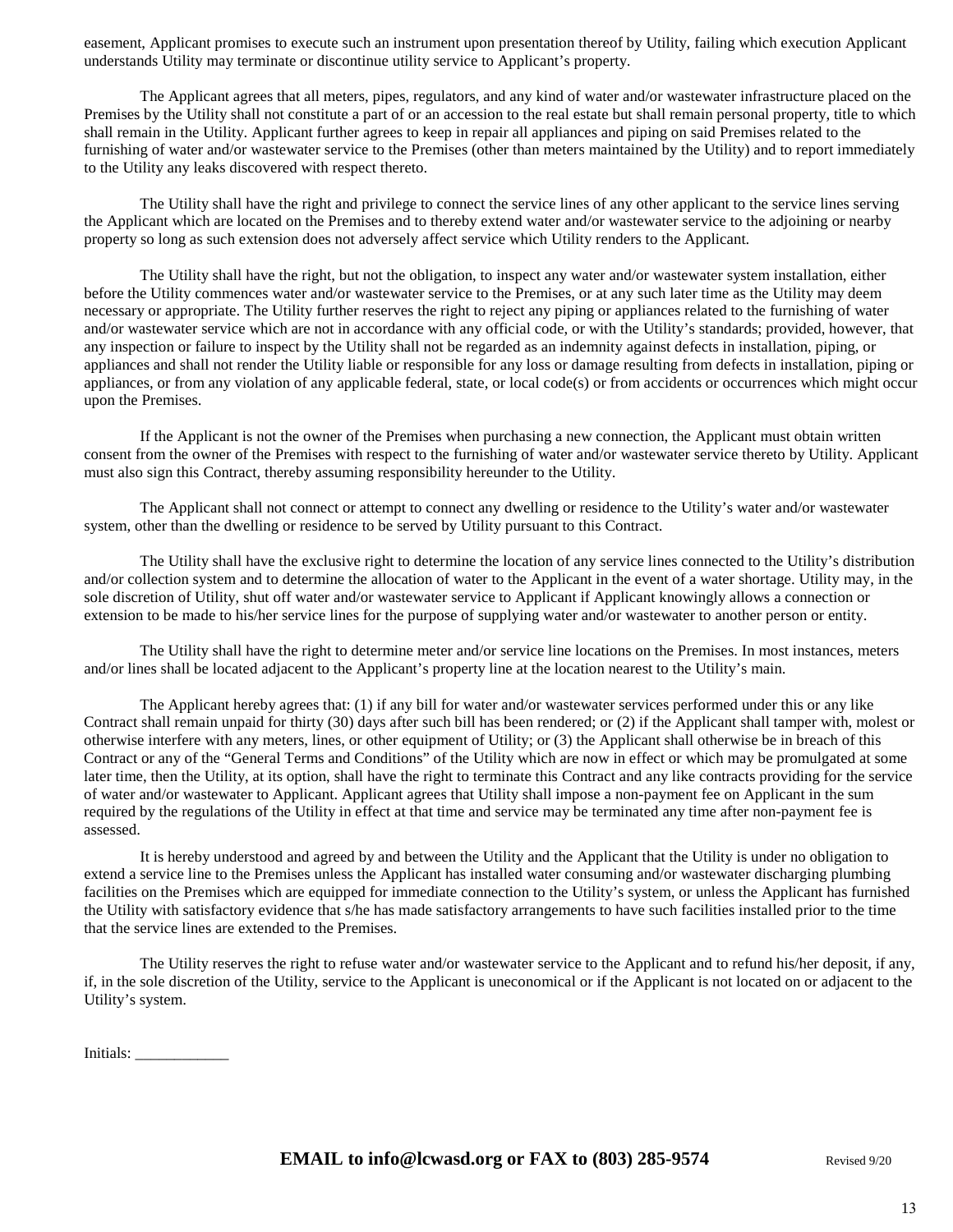The Applicant agrees that this Contract is subject to the "General Terms and Conditions" which are incorporated in this Contract by reference. The "General Terms and Conditions" may be amended from time to time by the Utility and all amendments or modifications to the "General Terms and Conditions" shall be binding upon the Applicant.

Once this Contract has been accepted by the Utility, Applicant agrees to pay Utility a non-refundable water and/or wastewater connection and/or capacity fee in accordance with the standard rate then in force under the Utility's regular schedule. Applicant further agrees to accept and pay for water and/or wastewater service at the regular rate(s) established by Utility as soon as such service(s) becomes available to Applicant. In the event that the Utility fails to complete the construction of service line(s) to the Premises through no fault of the Applicant's, the Utility shall reimburse Applicant for any connection and/or capacity fee which the Applicant has paid to the Utility pursuant to this paragraph. Any cost incurred by Utility will be deducted from the connection and/or capacity fee.

 Applicant shall also pay to Utility, prior to commencement of water and/or wastewater service by Utility to Applicant, such deposit as is required under Utility's standard rate of charge. Such deposit shall constitute an advance payment by Applicant against future water and/or wastewater service, repayable in water and/or wastewater service only, unless the Utility shall elect to refund such deposit upon termination of water and/or wastewater service to Applicant.

If Applicant pays for water and/or wastewater service pursuant to the provisions set forth above, Applicant shall be responsible for paying a minimum monthly charge to the Utility in accordance with the Utility rates then in effect, even if Applicant elects not to make use of such water and/or wastewater service. By his/her signature herein below Applicant acknowledges and agrees if the Applicant elects not to pay the minimum monthly charge to the Utility, the Applicant shall be deemed to have forfeited Applicant's interest in such service(s) and will be required to pay a new connection and/or capacity fee at the rate then in effect prior to making use of such service(s).

In the event that Applicant fails to pay water and/or wastewater charges duly imposed by Utility in accordance with this Contract and/or the Utility's standard rate schedule, some or all of the following penalties shall be automatically imposed on the Applicant: (1) If Applicant's payment for such utility service is not received in the office of the Utility by the due date as indicated on Applicant's monthly bill, such penalty or penalties as are authorized by the General Terms and Conditions then in effect will be added to Applicant's next monthly bill; and (2) Applicant's utility service may be disconnected without any prior notice to Applicant; and (3) Utility may remove Applicant's meter and retain Applicant's initial connection and/or capacity fee, in which case Applicant shall be required to pay a new connection and/or capacity fee at the rate then in effect prior to the Utility's reconnecting Applicant's water and/or wastewater service.

Utility also reserves the right to refuse and return payments for less than the full amount billed. If the previous month's bill has not been paid after the current bill is mailed, Applicant shall be required to tender payment in full for the delinquent bill. Utility is not responsible for mail service and the Applicant is responsible for payment of the monthly bill even though the monthly bill may not be delivered by the mail service.

This Contract shall run with the Premises so long as service is provided thereto by Utility pursuant to this Contract and shall bind any occupant on the Premises which is furnished any service hereunder.

Signed and Accepted

Applicant Signature Printed Name

\*Signed and Accepted \_\_\_\_\_\_\_\_\_\_\_\_\_\_\_\_\_\_\_\_\_\_\_\_\_\_\_\_\_\_\_\_\_\_\_\_ \_\_\_\_\_\_\_\_\_\_\_\_\_\_\_\_\_\_\_\_\_\_\_\_\_\_\_\_\_\_\_\_\_\_\_\_\_

Property Owner Signature Printed Name

Approved by \_\_\_\_\_\_\_\_\_\_\_\_\_\_\_\_\_\_\_\_\_\_\_\_\_\_\_\_\_\_\_\_\_\_\_\_\_\_\_\_\_\_\_\_ Date \_\_\_\_\_\_\_\_\_\_\_\_\_\_\_\_\_\_\_\_\_\_\_\_\_\_\_\_\_\_\_\_\_

Utility Rep.

**\*Property owner signature is not required for leases or rentals unless a new connection is purchased by the lessee or tenant.**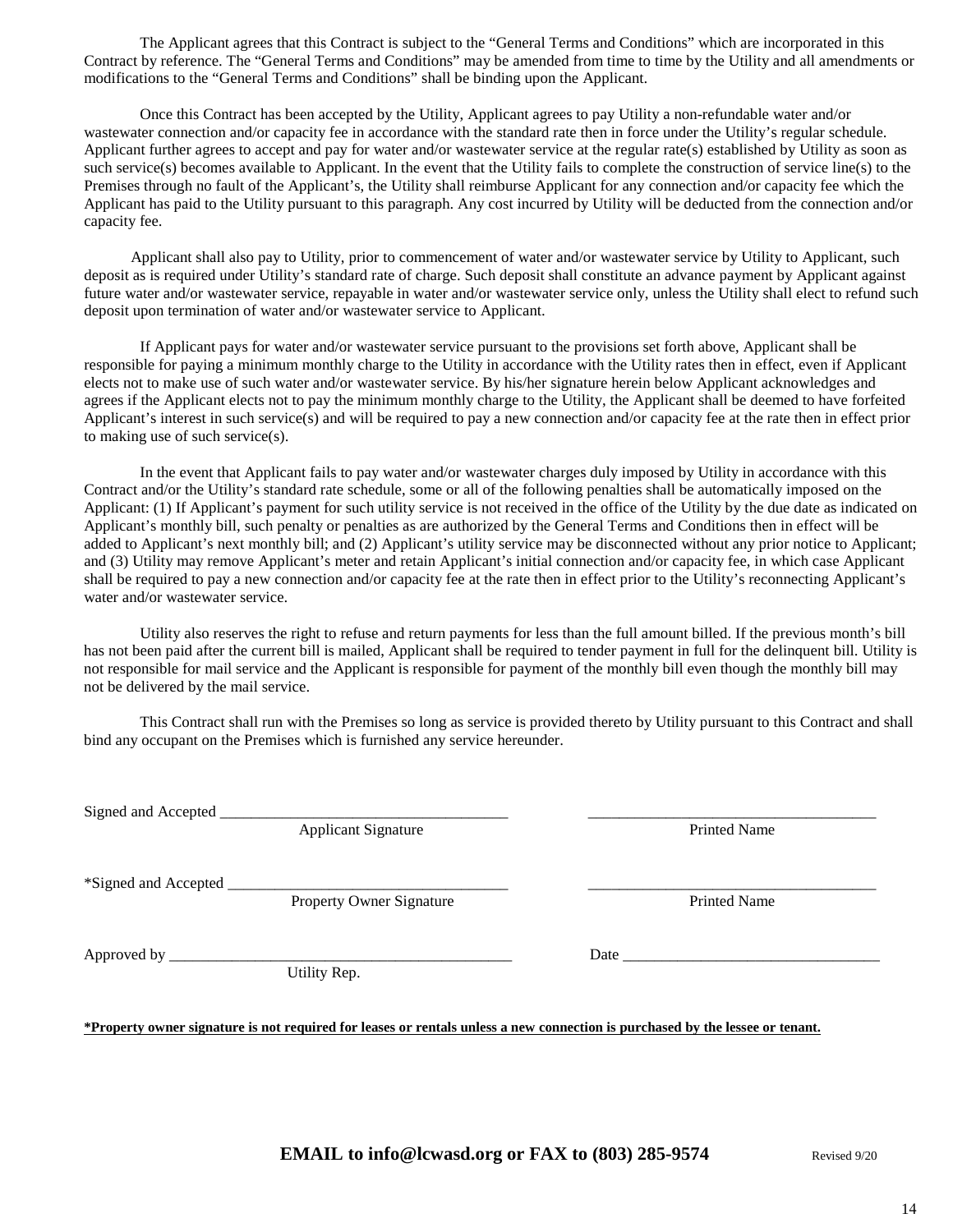#### EMAIL to info@lcwasd.org or FAX to (803) 285-9574

#### **LANCASTER COUNTY WATER & SEWER DISTRICT Lancaster, SC Hereinafter referred to as the "Utility"**

#### **PLEASE EMAIL, FAX OR MAIL IN ALL OF THE APPLICATION PAGES Failure to do so may delay processing of the application.**

#### **APPLICATION FOR WATER AND/OR WASTEWATER SERVICE Industrial/Non-Residential/Non-Residential Irrigation**

| <b>APPLICANT</b>                                                                            |                                            |
|---------------------------------------------------------------------------------------------|--------------------------------------------|
|                                                                                             |                                            |
|                                                                                             | Property Owner $\Box$ OR Rent/Lease $\Box$ |
|                                                                                             |                                            |
|                                                                                             |                                            |
|                                                                                             |                                            |
|                                                                                             |                                            |
|                                                                                             |                                            |
| CO-APPLICANT: (REPRESENTATIVE SUBMITTING APPLICATION)                                       |                                            |
|                                                                                             |                                            |
|                                                                                             |                                            |
|                                                                                             |                                            |
|                                                                                             |                                            |
| Type of Service: $\Box$ Industrial $\Box$ Non-Residential $\Box$ Non-Residential Irrigation |                                            |
| Type of Service: $\Box$ Water $\Box$ Wastewater $\Box$ Water and Wastewater                 |                                            |

#### **CONTRACT**

Pursuant to 5 U.S.C. 552a(e)(3), as a part of the application for either water or wastewater service with Utility, you are required to provide your Tax ID number. It is not mandatory that you provide this information, however it is useful for account verification purposes. When you call to speak with someone regarding your account, you will be asked to provide your Tax ID number to confirm you are the account holder. Should you refuse to provide this information, Utility may not be able to process your application for water or wastewater service.

The undersigned (hereinafter referred to as "Applicant") hereby makes application for water and/or wastewater service at the above Service Address ("Premises") and agrees to pay for said services at the applicable rate, based on water consumption as measured by the Utility's water meter. The Co-Applicant as indicated above is another designated person the Applicant may choose to appoint on the Application for receiving account information and any records of the account in the absence of the Applicant.

The Applicant acknowledges that Utility has a perpetual easement in, over, under, upon, and across the above described land, and with such easement the right to erect, install, lay, use, inspect, operate, construct, reconstruct, maintain, and repair any service lines, and to perform any such other activities as may be necessary in connection with furnishing water and/or wastewater service to the Applicant, and to have free access to the premises of the Applicant for the purpose of installing, inspecting, reading, repairing and/or removing property, including water and/or wastewater infrastructure, of the Utility. Applicant further understands that the Utility shall have all of the rights set forth above even if Applicant's water and/or wastewater service has been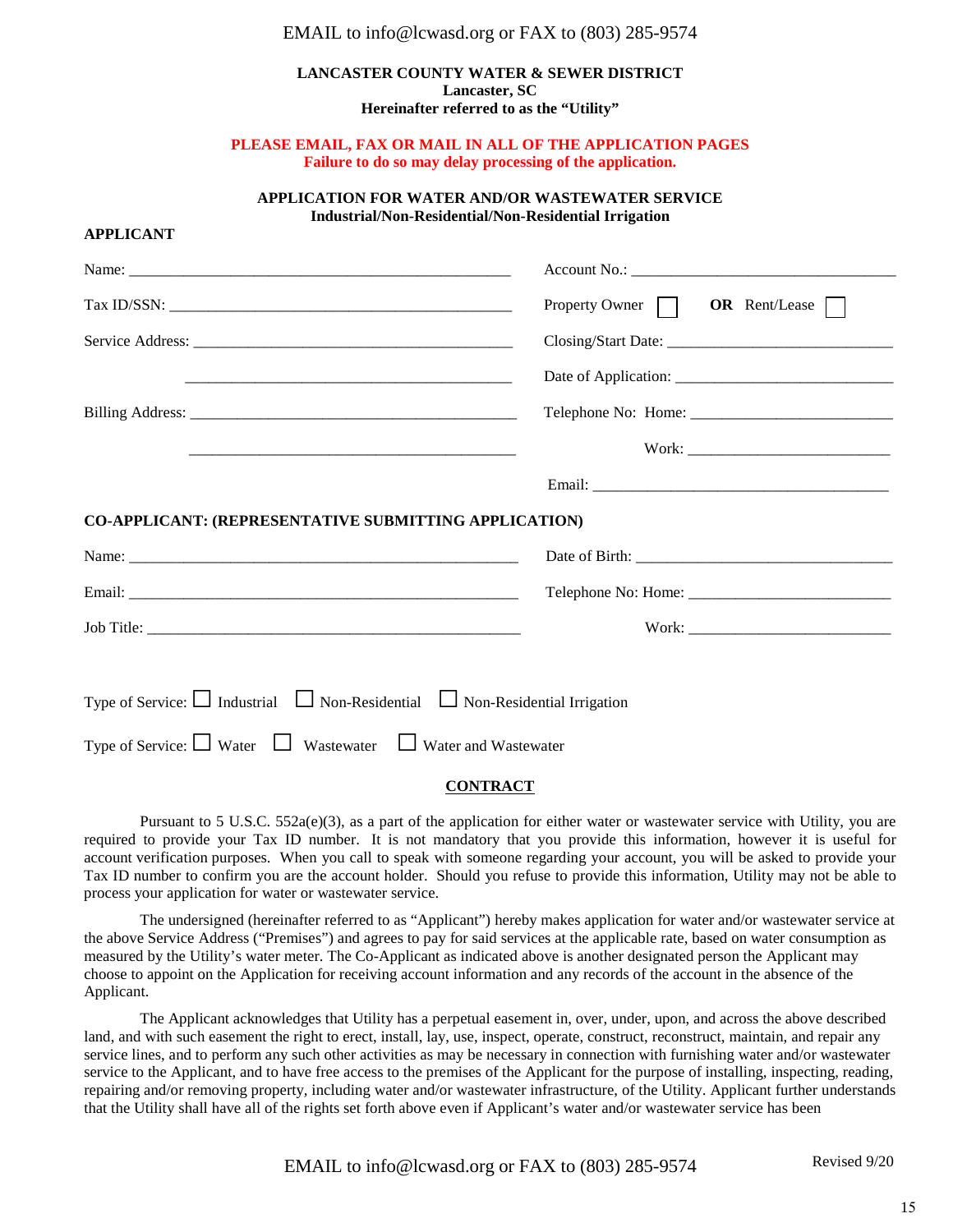## EMAIL to info@lcwasd.org or FAX to (803) 285-9574

disconnected at the time the employee, agent, or assignee of Utility accesses Applicant's property. Should Utility require of Applicant a recordable easement, Applicant promises to execute such an instrument upon presentation thereof by Utility, failing which execution Applicant understands Utility may terminate or discontinue utility service to Applicant's property.

The Applicant agrees that all meters, pipes, regulators, and any kind of water and/or wastewater infrastructure placed on the Premises by the Utility shall not constitute a part of or an accession to the real estate but shall remain personal property, title to which shall remain in the Utility. Applicant further agrees to keep in repair all appliances and piping on said Premises related to the furnishing of water and/or wastewater service to the Premises (other than meters maintained by the Utility) and to report immediately to the Utility any leaks discovered with respect thereto.

The Utility shall have the right and privilege to connect the service lines of any other applicant to the service lines serving the Applicant which are located on the Premises and to thereby extend water and/or wastewater service to the adjoining or nearby property so long as such extension does not adversely affect service which Utility renders to the Applicant.

The Utility shall have the right, but not the obligation, to inspect any water and/or wastewater system installation, either before the Utility commences water and/or wastewater service to the Premises, or at any such later time as the Utility may deem necessary or appropriate. The Utility further reserves the right to reject any piping or appliances related to the furnishing of water and/or wastewater service which are not in accordance with any official Code, or with the Utility's standards; provided, however, that any inspection or failure to inspect by the Utility shall not be regarded as an indemnity against defects in installation, piping, or appliances and shall not render the Utility liable or responsible for any loss or damage resulting from defects in installation, piping or appliances, or from any violation of any applicable federal, state, or local code(s) or from accidents or occurrences which might occur upon the Premises.

If the Applicant is not the owner of the Premises when purchasing a new connection, the Applicant must obtain written consent from the owner of the Premises with respect to the furnishing of water and/or wastewater service thereto by Utility. Applicant must also sign this Contract, thereby assuming responsibility hereunder to the Utility.

The Applicant shall not connect or attempt to connect any property to the Utility's water and/or wastewater system, other than the Premises to be served by Utility pursuant to this Contract.

The Utility shall have the exclusive right to determine the location of any service lines connected to the Utility's distribution and/or collection system and to determine the allocation of water to the Applicant in the event of a water shortage. Utility may, in the sole discretion of Utility shut off water and/or wastewater service to Applicant if Applicant knowingly allows a connection or extension to be made to his/her service lines for the purpose of supplying water and/or wastewater to another person or entity.

The Utility shall have the right to determine meter and/or service line locations on the Premises. In most instances, meters and/or lines shall be located adjacent to the Applicant's property line at the location nearest to the Utility's main.

The Applicant hereby agrees that: (1) if any bill for water and/or wastewater services performed under this or any like Contract shall remain unpaid for thirty (30) days after such bill has been rendered; or (2) if the Applicant shall tamper with, molest or otherwise interfere with any meters, lines, or other equipment of Utility; or (3) the Applicant shall otherwise be in breach of this Contract or any of the "General Terms and Conditions" of the Utility which are now in effect or which may be promulgated at some later time, then the Utility, at its option, shall have the right to terminate this Contract and any like contracts providing for the service of water and/or wastewater to Applicant. Applicant agrees that Utility shall impose a non-payment fee on Applicant in the sum required by the regulations of the Utility in effect at that time and service may be terminated any time after non-payment fee is assessed.

It is hereby understood and agreed by and between the Utility and the Applicant that the Utility is under no obligation to extend a service line to the Premises unless the Applicant has installed water consuming and/or wastewater discharging plumbing facilities on the Premises which are equipped for immediate connection to the Utility's system, or unless the Applicant has furnished the Utility with satisfactory evidence that s/he has made satisfactory arrangements to have such facilities installed prior to the time that the service lines are extended to the Premises.

The Utility reserves the right to refuse water and/or wastewater service to the applicant and to refund his/her deposit, if any, if in the sole discretion of the Utility, service to the Applicant is uneconomical or if the applicant is not located on or adjacent to the Utility's system.

The Applicant agrees that this Contract is subject to the "General Terms and Conditions" and "Developer Policy" which are incorporated in this Contract by reference. Applicant is subject to the Utilities' Pre-Treatment Program and/or Oil & Grease Program, or any versions thereof imposed on District by a wholesale provider of wastewater treatment to the District. The "General Terms and Conditions", "Developer Policy", "Pre-Treatment Program", and "Oil & Grease Program" may be amended from time to time by the Utility or any wholesale provider, and all amendments or modifications to the "General Terms and Conditions", "Developer Policy", "Pre-Treatment Program", and "Oil & Grease Program" shall be binding upon the Applicant.

Initials: \_\_\_\_\_\_\_\_\_\_